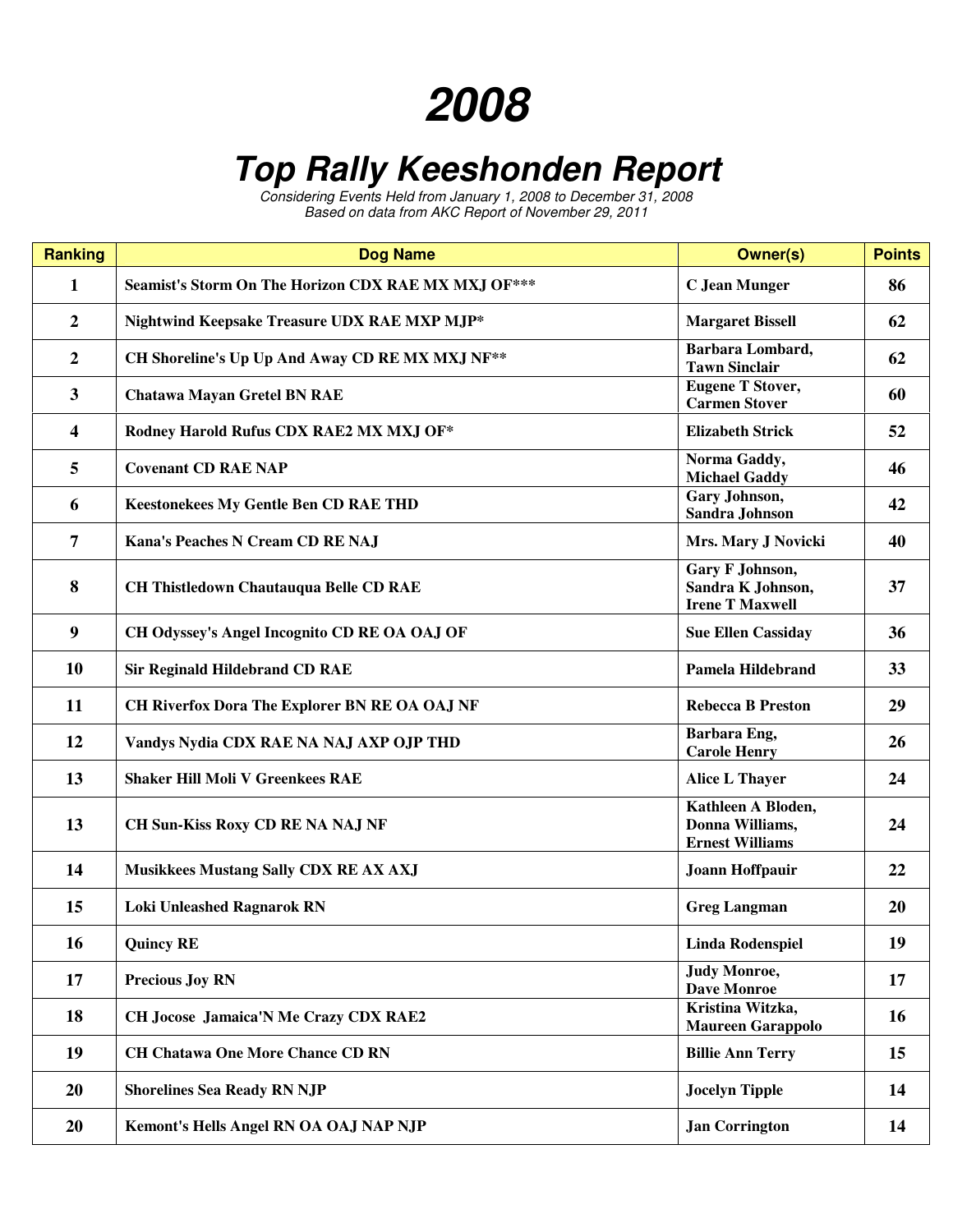| 20 | <b>CH Designer's Pop Star RN</b>                            | <b>Edith G Smith</b>                                                      | 14        |
|----|-------------------------------------------------------------|---------------------------------------------------------------------------|-----------|
| 20 | Keesbrook's Tourmaline Blues UDX OM1 RA OA OAJ NF           | <b>Lila Dann</b>                                                          | 14        |
| 21 | <b>CH Vandys Kest CD RA</b>                                 | Mrs. James F Swimme,<br><b>Carole Henry</b>                               | 13        |
| 21 | <b>CH Summerwind Rebo Kees Taboo RN</b>                     | Lucy Ober-Silvey,<br><b>Jean Gauchat-Hargis</b>                           | 13        |
| 21 | <b>Shoreline's Easy Rider RE</b>                            | <b>Charlene Valdez,</b><br><b>Tawn Sinclair,</b><br><b>Kristine Arnds</b> | 13        |
| 21 | CH Traleigh Kj Elektralyte CD RN MX MXJ OF                  | <b>Emily Taggart,</b><br><b>Kristen Dowd</b>                              | 13        |
| 22 | Lyric Touched By'n Angel RN                                 | <b>Diane Morrill</b>                                                      | 12        |
| 22 | Shoreline's Ready To Run CD RA OA MXJ                       | Barbara Lombard,<br><b>Tawn Sinclair</b>                                  | 12        |
| 22 | Keepsake Spring Into Action CDX RE AX AXJ MXP4 MJP4 PAX OFP | Frances D'Amico,<br><b>Patricia Ferguson</b>                              | 12        |
| 22 | <b>Klassic's Play With Fire CDX RE</b>                      | <b>Ann M McHugh</b>                                                       | 12        |
| 22 | <b>CH Summerwind's Sicilian Delight RN NAJ</b>              | <b>Jean Gauchat-Hargis,</b><br><b>Joshua Hargis</b>                       | 12        |
| 22 | <b>CH Winsome's Check Me Over CD RE</b>                     | Kristine Arnds,<br><b>Charlene Valdez,</b><br><b>Tawn Sinclair</b>        | 12        |
| 23 | <b>CH Twin Trees Teddy Grahams CD RA</b>                    | Nikki Littleton,<br>Rebecca Littleton,<br><b>Karen Evasuik</b>            | 11        |
| 23 | <b>Enreveyar Carmen RN OA NAJ OF</b>                        | <b>Janice Moran</b>                                                       | 11        |
| 24 | CH Shoreline's Ready T'Winsome MX MXJ NF                    | <b>Kristine Arnds,</b><br><b>Tawn Sinclair</b>                            | <b>10</b> |
| 24 | CH Daimler's Summer Adventure UD RA MX MXJ XF               | <b>Joy-Ann Pool</b>                                                       | <b>10</b> |
| 24 | Daimler's Gizmos 'N Gadgets BN RA MX MXJ OAP AJP OF         | <b>Lynne Anderson</b>                                                     | <b>10</b> |
| 24 | Sonata's Start Your Engines CD RE MX MXJ XF                 | Mary Beth Wajda                                                           | 10        |
| 24 | <b>Sweet Pea's Molly CD RE</b>                              | <b>Kathleen Ayala</b>                                                     | 10        |
| 25 | <b>Keedox High Flyer CD RE</b>                              | <b>Karen Squier</b>                                                       | 9         |
| 26 | <b>CH O'Delyn Star Gazer CDX RN</b>                         | Lois Waddell,<br><b>David Waddell</b>                                     | 8         |
| 26 | Majikees Spirit In The Dark RN OAP OJP                      | John A & Joan Malak                                                       | 8         |
| 26 | Darkenwald Second Spirit CDX RAE MX MXJ MJP2 XFP            | Patricia Ferguson,<br>Fran D'Amico                                        | 8         |
| 26 | Keesbrook Secret Celebration UDX RE MX MXJ OAP OJP          | <b>Lila Dann</b>                                                          | 8         |
| 26 | <b>CH Kemont's Double Park RN OA OAJ OF</b>                 | Sandra I Lambright,<br><b>Stephanie Pullen</b>                            | 8         |
| 26 | <b>CH Sun-Kiss Uzetta RE</b>                                | Kathleen Bloden,<br>Donna Williams,<br><b>Ernest Williams</b>             | 8         |
| 27 | Carr Kees Rick's Roosevelt CDX RE AX AXJ NAP OJP NF NFP     | <b>Pat Stolte</b>                                                         | 7         |
| 27 | <b>CH Ashbrook's Inside Trader CDX RE</b>                   | <b>Karen Blair</b>                                                        | 7         |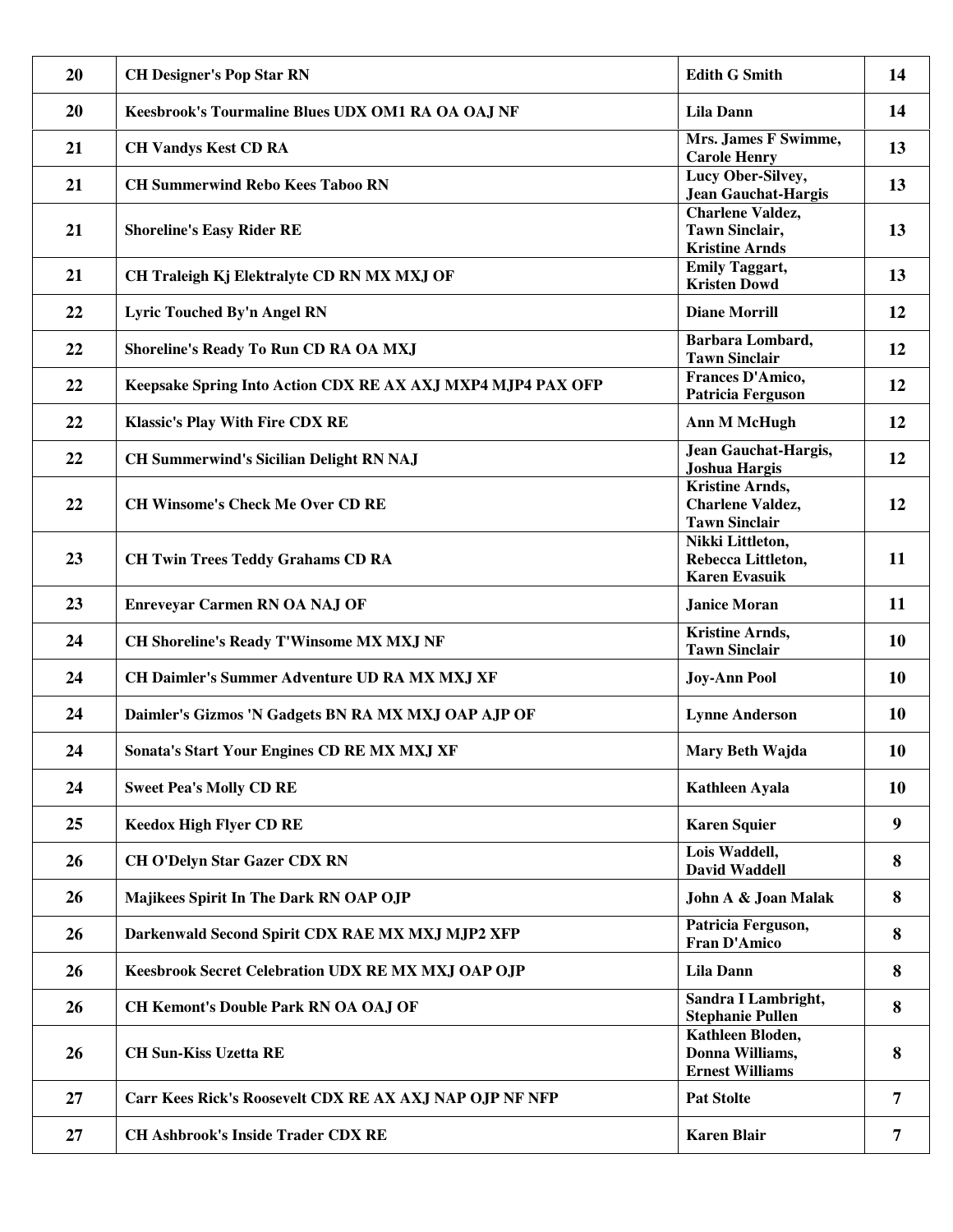| 28 | <b>Cubby Keescakes RN</b>                                        | <b>Sue Garvey</b>                                                            | 6                |
|----|------------------------------------------------------------------|------------------------------------------------------------------------------|------------------|
| 28 | CH Roc-N-Ro's Mountains High CDX RE NJP                          | <b>Emily Taggart,</b><br><b>Harold Taggart</b>                               | 6                |
| 28 | <b>Aklows Gaelin Blue CD RN</b>                                  | Nicole Warren,<br><b>Kathy Easter</b>                                        | 6                |
| 28 | Vandys Quick Silver RA NA OAJ                                    | <b>E Constance Miller</b>                                                    | 6                |
| 28 | Wyndjamr's Get My Drift BN RE                                    | <b>Pat Shuler</b>                                                            | 6                |
| 29 | CH OTCH Daimler's Dame Extraordinaire UDX2 RN NA NAJ AXP AJP NFP | <b>Joy-Ann Pool</b>                                                          | 5                |
| 29 | <b>Markwrights Secret Of My Success RE</b>                       | <b>Elizabeth Pollen</b>                                                      | 5                |
| 29 | <b>CH Wild Winds Semper Fi RN</b>                                | <b>Bonnie M Hammond</b><br><b>Brown</b>                                      | 5                |
| 29 | <b>CH Astarz Gold Digger RN OA OAJ</b>                           | <b>Patty Helmig</b>                                                          | 5                |
| 30 | <b>Neela CD RN NA NAJ MXP MJP OFP</b>                            | <b>Allison Nagel</b>                                                         | 4                |
| 30 | <b>CH Cambrys Red Hot Chili Pepper RN</b>                        | <b>Becky Severance</b>                                                       | 4                |
| 30 | <b>Bonnyvale's Special Addition RE</b>                           | James M Wolfe,<br>Joanne Harrar,<br>Darlene Bosch,<br><b>Carolyn H Wolfe</b> | 4                |
| 31 | TLS Pickett's Charge RE OA OAJ                                   | <b>Debra Sharlow</b>                                                         | 3                |
| 31 | <b>CH Wyndjamr's Hoist The Colors RN</b>                         | Robin Skinner,<br><b>Kenneth J Skinner</b>                                   | 3                |
| 31 | <b>Covenant High Priestess CD RE MX MXJ XF</b>                   | Frances D'Amico,<br><b>Patricia Ferguson</b>                                 | 3                |
| 31 | <b>Covenant Rising Sun CD RAE MX MXJ MXF</b>                     | Patricia Ferguson,<br><b>Frances D'Amico</b>                                 | 3                |
| 31 | <b>Sun-Kiss Untracked-Powder RN</b>                              | <b>Jimi Heiks</b>                                                            | 3                |
| 32 | CH Windrift's Beau Jangles RN MX MXJ NF THD                      | Amy Ballen, Tom Ballen                                                       | 2                |
| 32 | <b>CH Cari-On The Magician CD RA</b>                             | Jan Nussdorfer,<br><b>Dale Nussdorfer</b>                                    | $\boldsymbol{2}$ |
| 32 | Vandys Malikei RN OA NAJ                                         | Mary A Nigro,<br><b>Carole Henry</b>                                         | $\boldsymbol{2}$ |
| 32 | CH Katari's Okia V Jo-Lyn RN                                     | Mari Ann Vice,<br><b>Jean Smith</b>                                          | $\overline{2}$   |
| 32 | <b>Kemont's Highland Lass RN NAJ</b>                             | <b>Sharon Rehder</b>                                                         | $\overline{2}$   |
| 33 | <b>Benden's Klassic Bad Andie CD RA</b>                          | <b>Ann M Mchugh</b>                                                          | $\mathbf{1}$     |
| 33 | PACH Daimler's Dress-Ta-Kill CDX MX MXJ MXP3 MJP4 PAX            | <b>Shirley Kilpatrick</b>                                                    | $\mathbf{1}$     |
| 33 | <b>CH Rainkees I Gotta Be Me RA</b>                              | <b>Judi A James</b>                                                          | 1                |
| 33 | <b>Greenkees Rolf RE</b>                                         | <b>Alice Thayer</b>                                                          | 1                |
| 33 | Wild Winds Blue Yonder CD RA NA NAJ NF                           | <b>Rachel McDougall-</b><br>Smith, Brandon J Smith                           | 1                |
| 33 | <b>CH Kidkees Extra Credit RN NAJ</b>                            | <b>Kathy Gray</b>                                                            | $\mathbf{1}$     |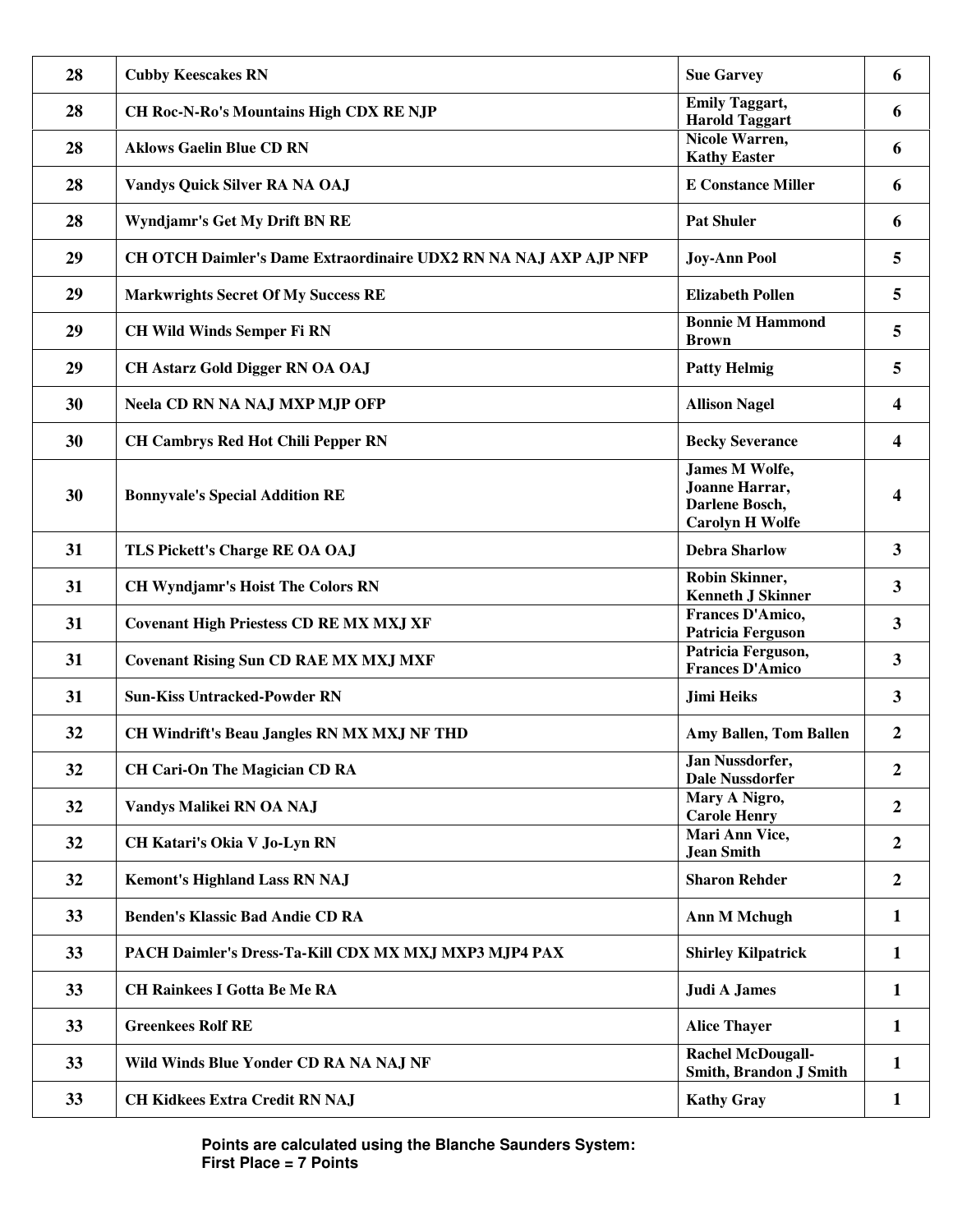**Second Place = 6 Points Third Place = 5 Points Fourth Place = 4 Points Qualifying Score = 1 Point (1 Point for a Qualify Score is included in points for First thru Fourth place)** 

**\*10 additional point for first place in both Advanced B and Excellent B in the same trial.**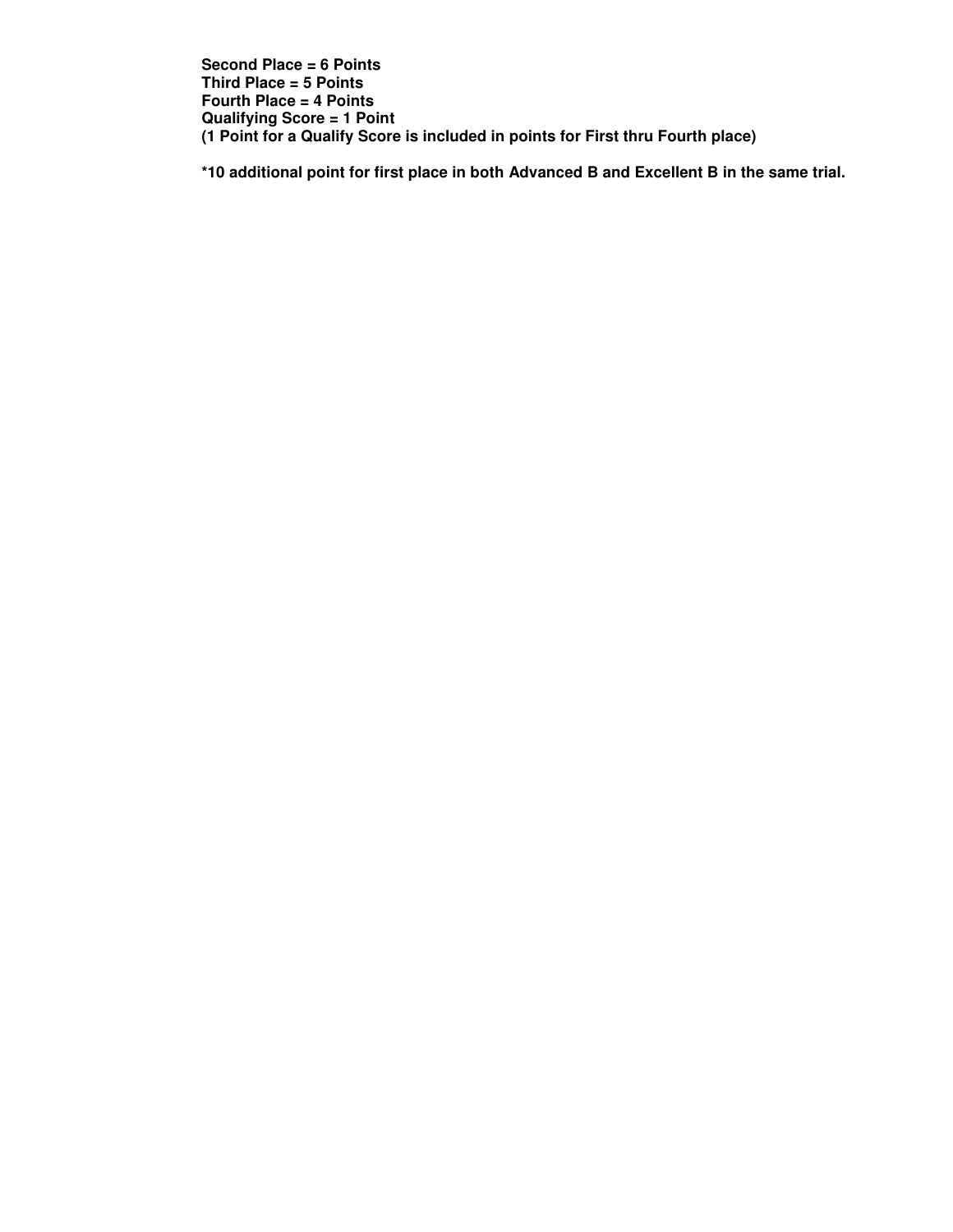## **Top Rally Keeshonden Report By Class**

| <b>RALLY NOVICE A</b>   |                                             |                                                                           |               |
|-------------------------|---------------------------------------------|---------------------------------------------------------------------------|---------------|
| <b>Ranking</b>          | <b>Dog Name</b>                             | <b>Owner(s)</b>                                                           | <b>Points</b> |
| $\mathbf{1}$            | <b>Loki Unleashed Ragnarok RN</b>           | <b>Greg Langman</b>                                                       | 20            |
| $\mathbf{2}$            | <b>Quincy RE</b>                            | <b>Linda Rodenspiel</b>                                                   | 19            |
| 3                       | <b>Precious Joy RN</b>                      | <b>Judy Monroe,</b><br><b>Dave Monroe</b>                                 | 17            |
| $\overline{\mathbf{4}}$ | <b>CH Twin Trees Teddy Grahams CD RA</b>    | Nikki Littleton,<br>Rebecca Littleton,<br><b>Karen Evasuik</b>            | <b>11</b>     |
| 5                       | <b>Sweet Pea's Molly CD RE</b>              | Kathleen Ayala                                                            | 10            |
| 6                       | Lyric Touched By'n Angel RN                 | <b>Diane Morrill</b>                                                      | 7             |
| $\overline{7}$          | <b>Cubby Keescakes RN</b>                   | <b>Sue Garvey</b>                                                         | 6             |
| $\overline{7}$          | <b>Aklows Gaelin Blue CD RN</b>             | Nicole Warren,<br><b>Kathy Easter</b>                                     | 6             |
| 7                       | <b>Shoreline's Easy Rider RE</b>            | <b>Charlene Valdez,</b><br><b>Tawn Sinclair,</b><br><b>Kristine Arnds</b> | 6             |
| 8                       | <b>CH Wild Winds Semper Fi RN</b>           | <b>Bonnie M Hammond Bro</b><br>wn                                         | 5             |
| 9                       | <b>CH Wyndjamr's Hoist The Colors RN</b>    | Robin Skinner,<br><b>Kenneth J Skinner</b>                                | 3             |
| 9                       | <b>Sun-Kiss Untracked-Powder RN</b>         | <b>Jimi Heiks</b>                                                         | 3             |
| $\boldsymbol{9}$        | Sonata's Start Your Engines CD RE MX MXJ XF | Mary Beth Wajda                                                           | 3             |
| 10                      | <b>Neela CD RN NA NAJ MXP MJP OFP</b>       | <b>Allison Nagel</b>                                                      | $\mathbf{2}$  |
| 11                      | <b>CH Kidkees Extra Credit RN NAJ</b>       | <b>Kathy Gray</b>                                                         | 1             |

|                         | <b>RALLY NOVICE B</b>                             |                                              |               |
|-------------------------|---------------------------------------------------|----------------------------------------------|---------------|
| <b>Ranking</b>          | <b>Dog Name</b>                                   | <b>Owner(s)</b>                              | <b>Points</b> |
| 1                       | <b>Chatawa Mayan Gretel BN RAE</b>                | <b>Eugene T Stover</b>                       | 23            |
| $\mathbf{2}$            | Kana's Peaches N Cream CD RE NAJ                  | Mrs. Mary J Novicki                          | <b>20</b>     |
| 3                       | CH Riverfox Dora The Explorer BN RE OA OAJ NF     | <b>Rebecca B Preston</b>                     | 16            |
| $\overline{\mathbf{4}}$ | <b>CH Chatawa One More Chance CD RN</b>           | <b>Billie Ann Terry</b>                      | 15            |
| 5                       | Keesbrook's Tourmaline Blues UDX OM1 RA OA OAJ NF | Lila Dann                                    | 14            |
| 5                       | <b>CH Designer's Pop Star RN</b>                  | <b>Edith G Smith</b>                         | 14            |
| 5                       | Kemont's Hells Angel RN OA OAJ NAP NJP            | <b>Jan Corrington</b>                        | 14            |
| 6                       | CH Traleigh Kj Elektralyte CD RN MX MXJ OF        | <b>Emily Taggart,</b><br><b>Kristen Dowd</b> | 13            |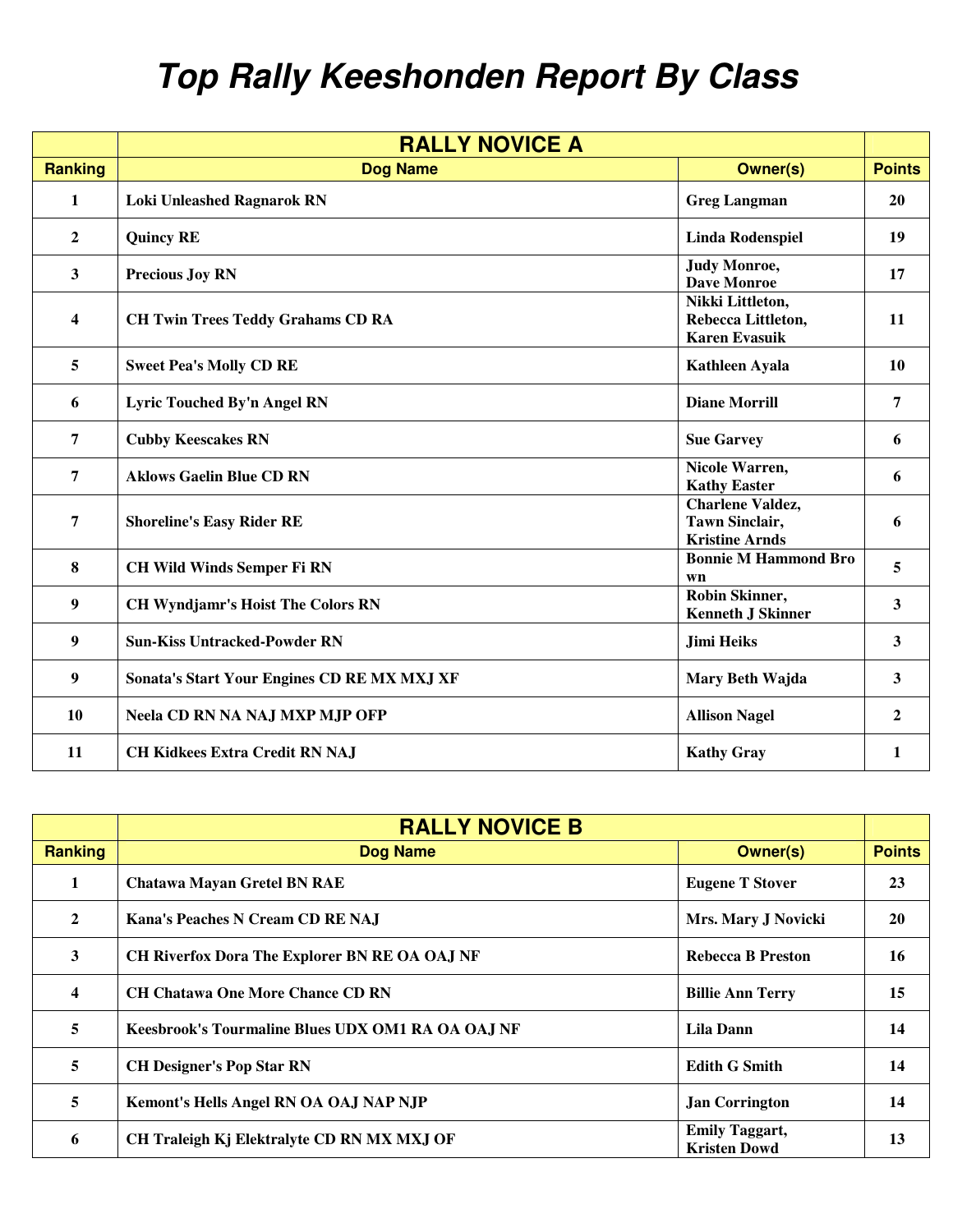| 6  | <b>CH Thistledown Chautauqua Belle CD RAE</b>           | Gary F Johnson,<br>Sandra K Johnson,<br><b>Irene T Maxwell</b>     | 13               |
|----|---------------------------------------------------------|--------------------------------------------------------------------|------------------|
| 6  | <b>CH Summerwind Rebo Kees Taboo RN</b>                 | <b>Lucy Ober-Silvey,</b><br><b>Jean Gauchat-Hargis</b>             | 13               |
| 6  | CH Odyssey's Angel Incognito CD RE OA OAJ OF            | <b>Sue Ellen Cassiday</b>                                          | 13               |
| 7  | <b>CH Summerwind's Sicilian Delight RN NAJ</b>          | Jean Gauchat-Hargis,<br><b>Joshua Hargis</b>                       | 12               |
| 8  | <b>CH Shoreline's Ready T'Winsome MX MXJ NF</b>         | <b>Kristine Arnds,</b><br><b>Tawn Sinclair</b>                     | 10               |
| 9  | <b>Keedox High Flyer CD RE</b>                          | <b>Karen Squier</b>                                                | 8                |
| 9  | <b>CH O'Delyn Star Gazer CDX RN</b>                     | Lois Waddell,<br><b>David Waddell</b>                              | 8                |
| 9  | Majikees Spirit In The Dark RN OAP OJP                  | John A & Joan Malak                                                | 8                |
| 9  | <b>CH Sun-Kiss Uzetta RE</b>                            | Kathleen Bloden,<br>Donna Williams,<br><b>Ernest Williams</b>      | 8                |
| 9  | <b>CH Kemont's Double Park RN OA OAJ OF</b>             | Sandra I Lambright,<br><b>Stephanie Pullen</b>                     | 8                |
| 10 | Carr Kees Rick's Roosevelt CDX RE AX AXJ NAP OJP NF NFP | <b>Pat Stolte</b>                                                  | 7                |
| 11 | Vandys Quick Silver RA NA OAJ                           | <b>E Constance Miller</b>                                          | 6                |
| 11 | Wyndjamr's Get My Drift BN RE                           | <b>Pat Shuler</b>                                                  | 6                |
| 12 | <b>CH Daimler's Summer Adventure UD RA MX MXJ XF</b>    | <b>Joy-Ann Pool</b>                                                | 5                |
| 12 | <b>CH Astarz Gold Digger RN OA OAJ</b>                  | <b>Patty Helmig</b>                                                | 5                |
| 13 | <b>CH Cambrys Red Hot Chili Pepper RN</b>               | <b>Becky Severance</b>                                             | 4                |
| 14 | TLS Pickett's Charge RE OA OAJ                          | <b>Debra Sharlow</b>                                               | 3                |
| 15 | <b>Kemont's Highland Lass RN NAJ</b>                    | <b>Sharon Rehder</b>                                               | 2                |
| 15 | <b>Shoreline's Easy Rider RE</b>                        | Charlene Valdez,<br><b>Tawn Sinclair,</b><br><b>Kristine Arnds</b> | $\boldsymbol{2}$ |
| 15 | <b>CH Windrift's Beau Jangles RN MX MXJ NF THD</b>      | <b>Amy Ballen, Tom Ballen</b>                                      | $\overline{2}$   |
| 15 | Vandys Malikei RN OA NAJ                                | Mary A Nigro,<br><b>Carole Henry</b>                               | $\overline{2}$   |
| 15 | CH Katari's Okia V Jo-Lyn RN                            | Mari Ann Vice,<br><b>Jean Smith</b>                                | $\overline{2}$   |
| 16 | PACH Daimler's Dress-Ta-Kill CDX MX MXJ MXP3 MJP4 PAX   | <b>Shirley Kilpatrick</b>                                          | $\mathbf{1}$     |

|                         | <b>RALLY ADVANCED A</b>                              |                                                 |               |
|-------------------------|------------------------------------------------------|-------------------------------------------------|---------------|
| <b>Ranking</b>          | <b>Dog Name</b>                                      | <b>Owner(s)</b>                                 | <b>Points</b> |
|                         | <b>Chatawa Mayan Gretel BN RAE</b>                   | <b>Eugene T Stover,</b><br><b>Carmen Stover</b> | 37            |
| 2                       | <b>Shaker Hill Moli V Greenkees RAE</b>              | <b>Alice L Thayer</b>                           | 15            |
| 3                       | <b>Shorelines Sea Ready RN NJP</b>                   | <b>Jocelyn Tipple</b>                           | 14            |
| $\overline{\mathbf{4}}$ | <b>CH Riverfox Dora The Explorer BN RE OA OAJ NF</b> | <b>Rebecca B Preston</b>                        | 12            |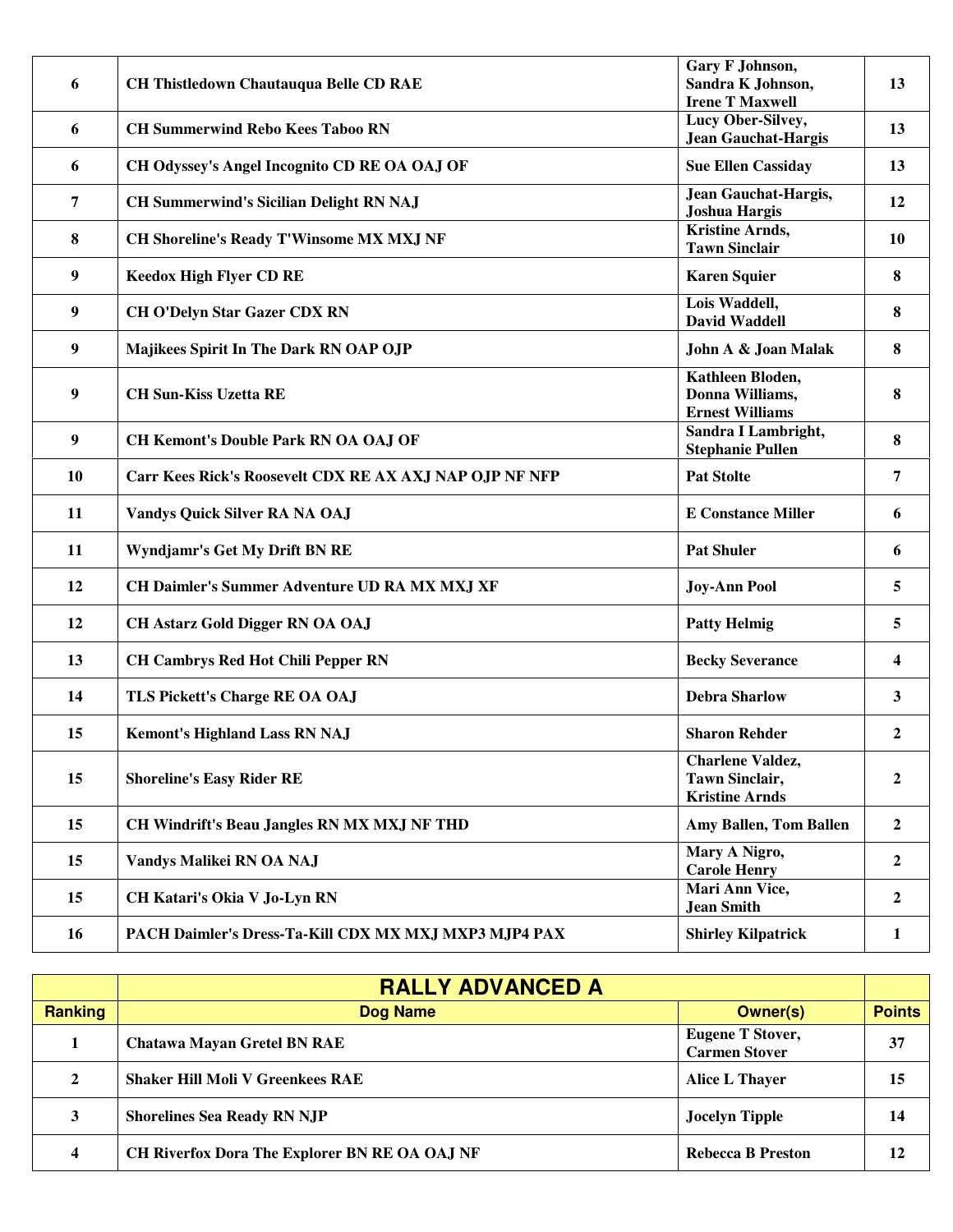| $\overline{\mathbf{4}}$ | <b>CH Winsome's Check Me Over CD RE</b>             | <b>Kristine Arnds,</b><br><b>Charlene Valdez,</b><br><b>Tawn Sinclair</b>           | 12        |
|-------------------------|-----------------------------------------------------|-------------------------------------------------------------------------------------|-----------|
| 5                       | <b>Enreveyar Carmen RN OA NAJ OF</b>                | <b>Janice Moran</b>                                                                 | 11        |
| 5                       | <b>Cari-On Kaisee's Sno-Angel RE</b>                | <b>Patricia L Voyles</b>                                                            | 11        |
| 6                       | Daimler's Gizmos 'N Gadgets BN RA MX MXJ OAP AJP OF | <b>Lynne Anderson</b>                                                               | <b>10</b> |
| $\overline{7}$          | Sonata's Start Your Engines CD RE MX MXJ XF         | Mary Beth Wajda                                                                     | 7         |
| $\overline{7}$          | <b>CH Thistledown Chautauqua Belle CD RAE</b>       | Gary F Johnson,<br>Sandra K Johnson,<br><b>Irene T Maxwell</b>                      | 7         |
| 8                       | Lyric Touched By'n Angel RN                         | <b>Diane Morrill</b>                                                                | 6         |
| $\boldsymbol{9}$        | <b>Shoreline's Easy Rider RE</b>                    | <b>Charlene Valdez,</b><br><b>Tawn Sinclair,</b><br><b>Kristine Arnds</b>           | 5         |
| $\boldsymbol{9}$        | <b>Markwrights Secret Of My Success RE</b>          | <b>Elizabeth Pollen</b>                                                             | 5         |
| $\boldsymbol{9}$        | <b>Covenant CD RAE NAP</b>                          | Norma Gaddy                                                                         | 5         |
| 10                      | <b>Bonnyvale's Special Addition RE</b>              | <b>James M Wolfe,</b><br>Joanne Harrar,<br>Darlene Bosch,<br><b>Carolyn H Wolfe</b> |           |
| 11                      | <b>Greenkees Rolf RE</b>                            | <b>Alice Thayer</b>                                                                 | 1         |
| 11                      | Wild Winds Blue Yonder CD RA NA NAJ NF              | <b>Rachel McDougall-</b><br>Smith, Brandon J Smith                                  | 1         |

|                | <b>RALLY ADVANCED B</b>                                                    |                                                |               |
|----------------|----------------------------------------------------------------------------|------------------------------------------------|---------------|
| <b>Ranking</b> | <b>Dog Name</b>                                                            | <b>Owner(s)</b>                                | <b>Points</b> |
| 1              | Seamist's Storm On The Horizon CDX RAE MX MXJ OF                           | <b>C</b> Jean Munger                           | 30            |
| $\overline{2}$ | Nightwind Keepsake Treasure UDX RAE MXP MJP                                | <b>Margaret Bissell</b>                        | 26            |
| $\mathbf{3}$   | CH Shoreline's Up Up And Away CD RE MX MXJ NF                              | Barbara Lombard,<br><b>Tawn Sinclair</b>       | 22            |
| 4              | <b>Keestonekees My Gentle Ben CD RAE THD</b>                               | Gary Johnson,<br>Sandra Johnson                | 21            |
| 5              | Rodney Harold Rufus CDX RAE2 MX MXJ OF                                     | <b>Elizabeth Strick</b>                        | 18            |
| 6              | Kana's Peaches N Cream CD RE NAJ                                           | Mrs. Mary J Novicki                            | 17            |
| 6              | <b>Sir Reginald Hildebrand CD RAE</b>                                      | Pamela Hildebrand                              | 17            |
| $\overline{7}$ | Vandys Nydia CDX RAE NA NAJ AXP OJP THD                                    | <b>Barbara Eng</b>                             | 11            |
| 8              | <b>CH Jocose Jamaica'N Me Crazy CDX RAE2</b>                               | Kristina Witzka,<br><b>Maureen Garappolo</b>   | <b>10</b>     |
| 9              | <b>Covenant CD RAE NAP</b>                                                 | Norma Gaddy,<br><b>Michael Gaddy</b>           | 8             |
| 10             | CH Odyssey's Angel Incognito CD RE OA OAJ OF                               | <b>Sue Ellen Cassiday</b>                      | 7             |
| 11             | <b>CH Roc-N-Ro's Mountains High CDX RE NJP</b>                             | <b>Emily Taggart,</b><br><b>Harold Taggart</b> | 6             |
| 12             | CH OTCH Daimler's Dame Extraordinaire UDX2 RN NA NAJ AXP<br><b>AJP NFP</b> | <b>Joy-Ann Pool</b>                            | 5             |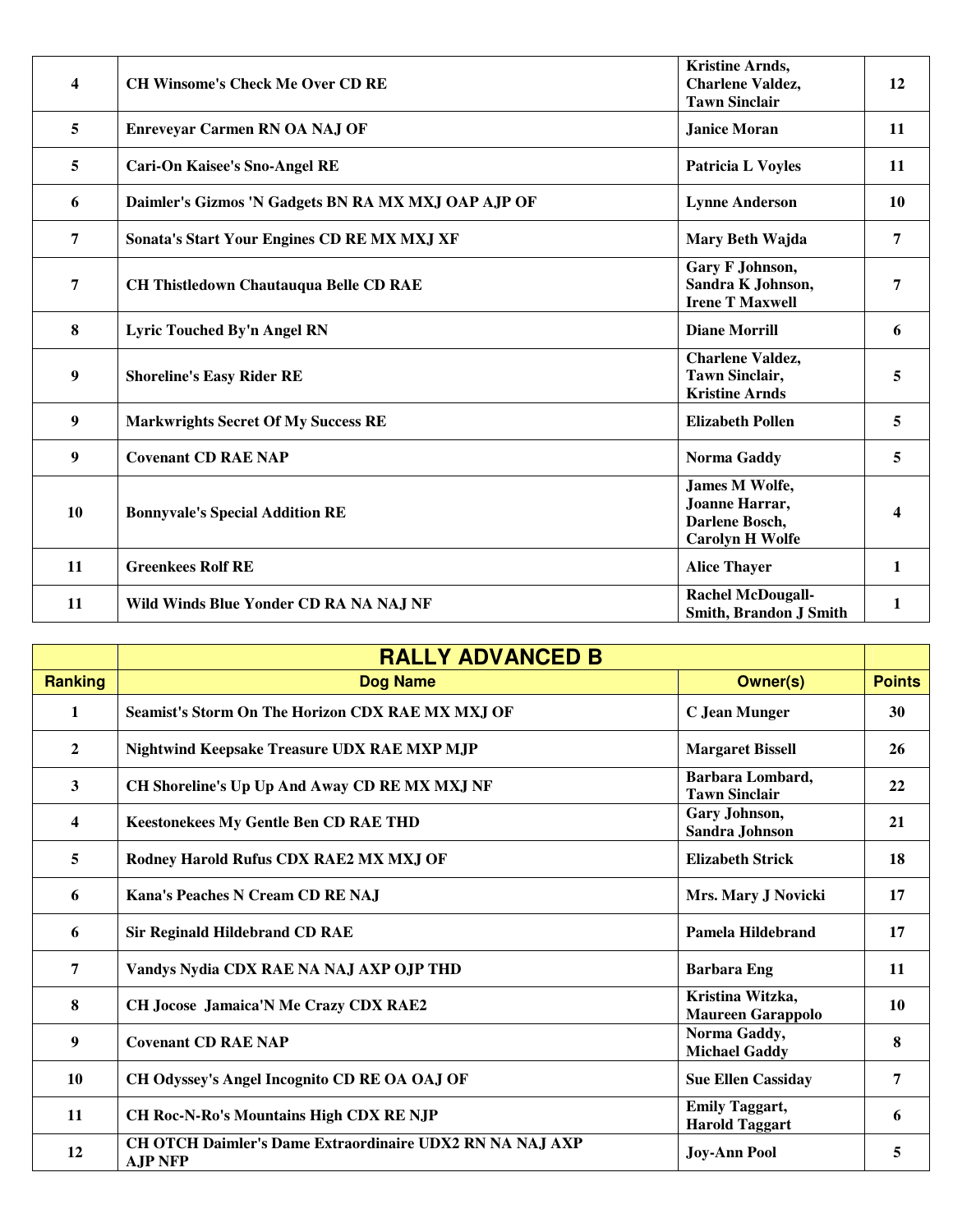| 12 | CH Daimler's Summer Adventure UD RA MX MXJ XF               | <b>Joy-Ann Pool</b>                                            | 5            |
|----|-------------------------------------------------------------|----------------------------------------------------------------|--------------|
| 13 | Darkenwald Second Spirit CDX RAE MX MXJ MJP2 XFP            | Patricia Ferguson,<br><b>Fran D'Amico</b>                      |              |
| 14 | Keepsake Spring Into Action CDX RE AX AXJ MXP4 MJP4 PAX OFP | Frances D'Amico,<br><b>Carole Henry</b>                        | 3            |
| 14 | <b>Covenant Rising Sun CD RAE MX MXJ MXF</b>                | Patricia Ferguson,<br><b>Frances D'Amico</b>                   | 3            |
| 14 | <b>CH Thistledown Chautauqua Belle CD RAE</b>               | Gary F Johnson,<br>Sandra K Johnson,<br><b>Irene T Maxwell</b> | 3            |
| 14 | <b>Covenant High Priestess CD RE MX MXJ XF</b>              | Frances D'Amico,<br><b>Patricia Ferguson</b>                   | 3            |
| 15 | <b>CH Vandys Kest CD RA</b>                                 | Mrs. James F Swimme,<br><b>Carole Henry</b>                    | 2            |
| 15 | <b>Neela CD RN NA NAJ MXP MJP OFP</b>                       | <b>Allison Nagel</b>                                           | 2            |
| 15 | <b>CH Cari-On The Magician CD RA</b>                        | Jan Nussdorfer,<br><b>Dale Nussdorfer</b>                      | $\mathbf{2}$ |
| 16 | <b>Keedox High Flyer CD RE</b>                              | <b>Karen Squier</b>                                            | 1            |
| 16 | CH Riverfox Dora The Explorer BN RE OA OAJ NF               | <b>Rebecca B Preston</b>                                       | 1            |
| 16 | <b>CH Rainkees I Gotta Be Me RA</b>                         | <b>Judi A James</b>                                            |              |

|                         | <b>RALLY EXCELLENT A</b>                      |                                                                 |               |
|-------------------------|-----------------------------------------------|-----------------------------------------------------------------|---------------|
| <b>Ranking</b>          | Dog Name                                      | <b>Owner(s)</b>                                                 | <b>Points</b> |
|                         | <b>Covenant CD RAE NAP</b>                    | Norma Gaddy                                                     | 25            |
| $\overline{2}$          | <b>CH Sun-Kiss Roxy CD RE NA NAJ NF</b>       | Kathleen A Bloden,<br>Donna Williams,<br><b>Ernest Williams</b> | 24            |
| 3                       | CH Odyssey's Angel Incognito CD RE OA OAJ OF  | <b>Sue Ellen Cassiday</b>                                       | 14            |
| $\overline{\mathbf{4}}$ | <b>CH Thistledown Chautauqua Belle CD RAE</b> | Gary F Johnson,<br>Sandra K Johnson,<br><b>Irene T Maxwell</b>  | 11            |
| 5                       | <b>Shaker Hill Moli V Greenkees RAE</b>       | Alice L Thayer                                                  |               |

|                         | <b>RALLY EXCELLENT B</b>                         |                                          |               |
|-------------------------|--------------------------------------------------|------------------------------------------|---------------|
| Ranking                 | <b>Dog Name</b>                                  | <b>Owner(s)</b>                          | <b>Points</b> |
| 1                       | Seamist's Storm On The Horizon CDX RAE MX MXJ OF | C Jean Munger                            | 26            |
| $\mathbf{1}$            | Nightwind Keepsake Treasure UDX RAE MXP MJP      | <b>Margaret Bissell</b>                  | 26            |
| $\mathbf{2}$            | Rodney Harold Rufus CDX RAE2 MX MXJ OF           | <b>Elizabeth Strick</b>                  | 22            |
| $\mathbf{2}$            | <b>Musikkees Mustang Sally CDX RE AX AXJ</b>     | Joann Hoffpauir                          | 22            |
| 3                       | <b>Keestonekees My Gentle Ben CD RAE THD</b>     | Gary Johnson,<br>Sandra Johnson          | 21            |
| $\overline{\mathbf{4}}$ | CH Shoreline's Up Up And Away CD RE MX MXJ NF    | Barbara Lombard,<br><b>Tawn Sinclair</b> | 20            |
| 5                       | <b>Sir Reginald Hildebrand CD RAE</b>            | Pamela Hildebrand                        | 16            |
| 5                       | Vandys Nydia CDX RAE NA NAJ AXP OJP THD          | Barbara Eng,<br><b>Carole Henry</b>      | 15            |